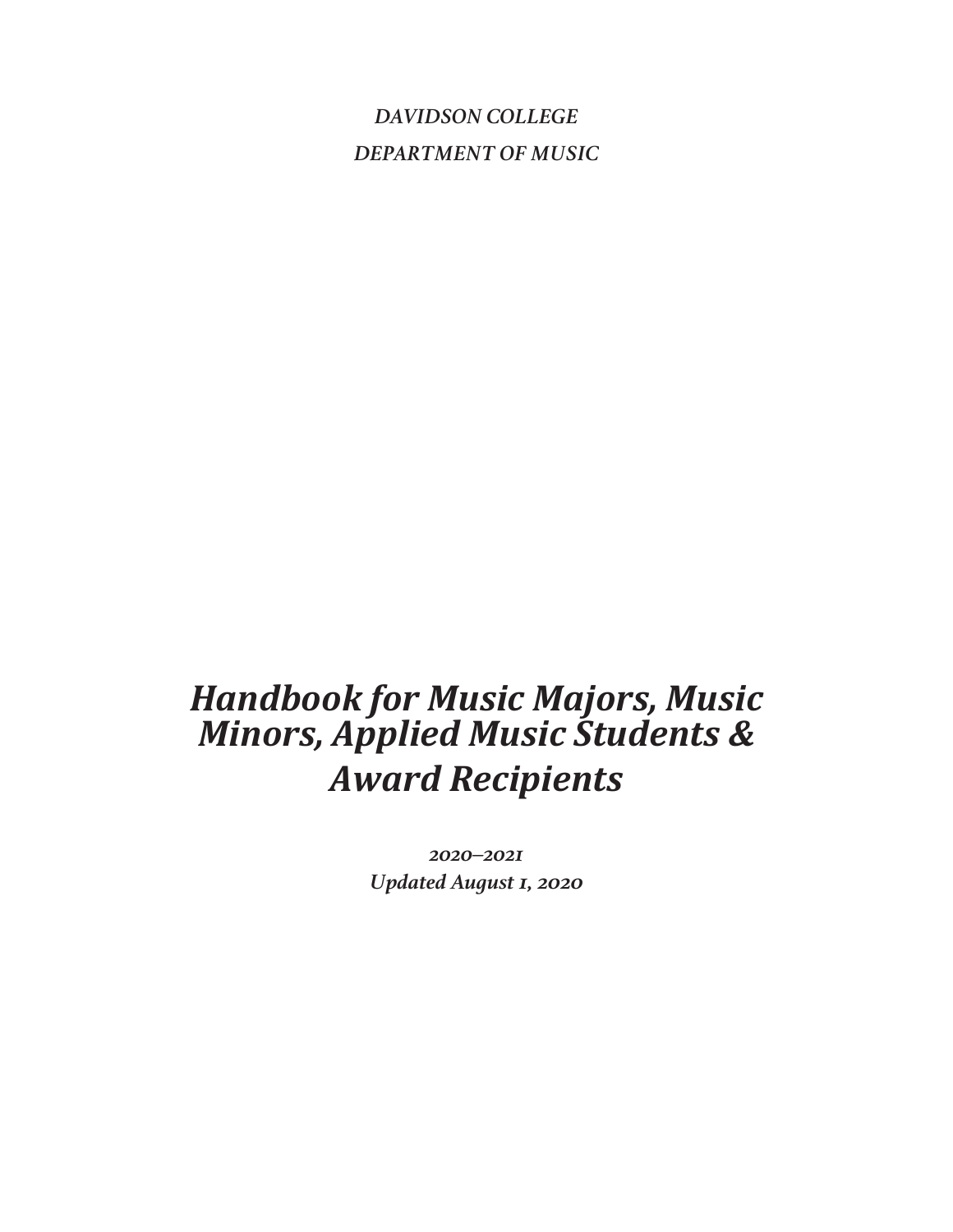*This handbook is available for viewing and downloading on the web at http://www.davidson.edu/academics/music/major/music-handbook*

*Please direct all comments and corrections to the Chair of the Music Department.*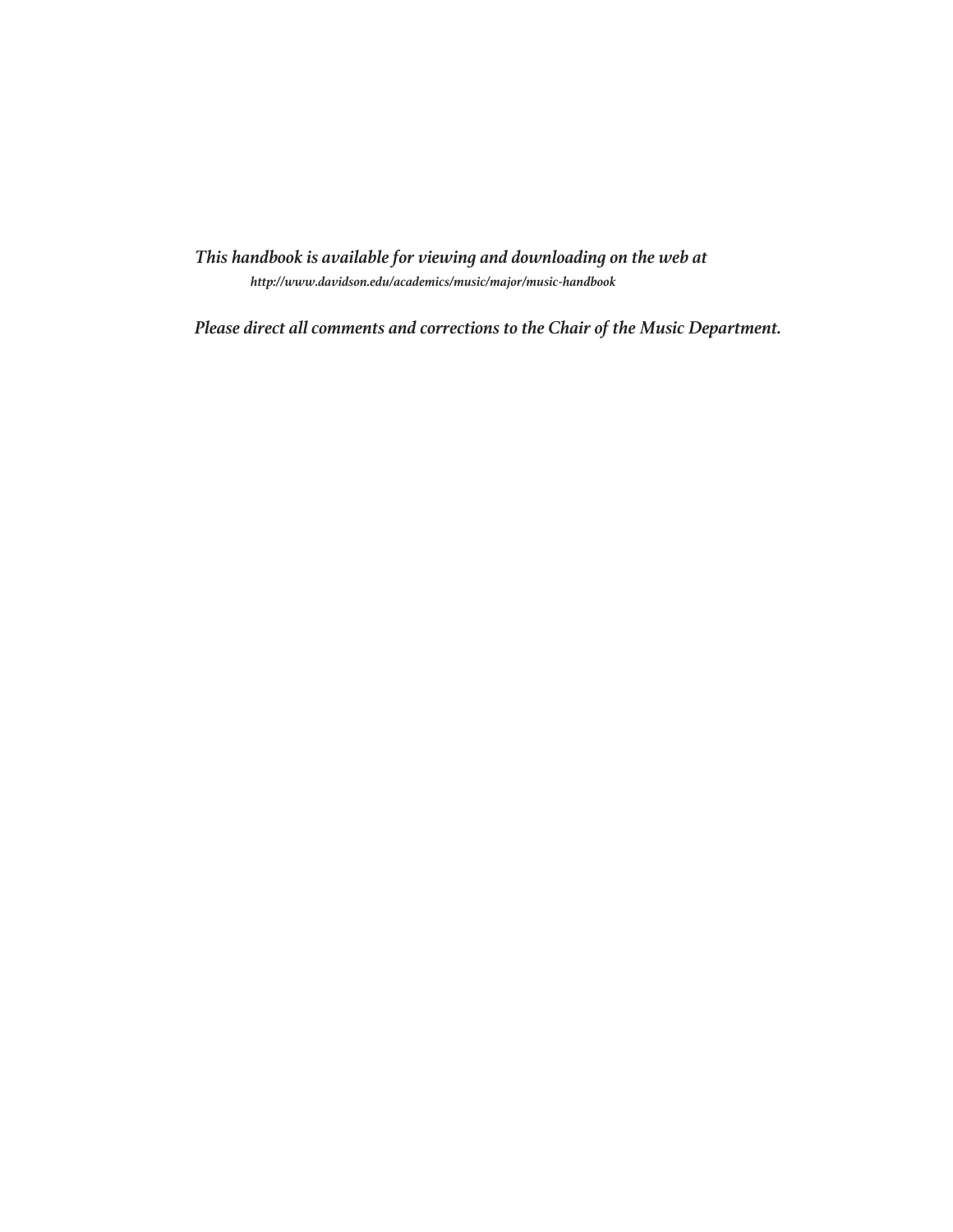# **CONTENTS**

| Ш.    |  |
|-------|--|
| III.  |  |
|       |  |
|       |  |
|       |  |
| VII.  |  |
| VIII. |  |
|       |  |
|       |  |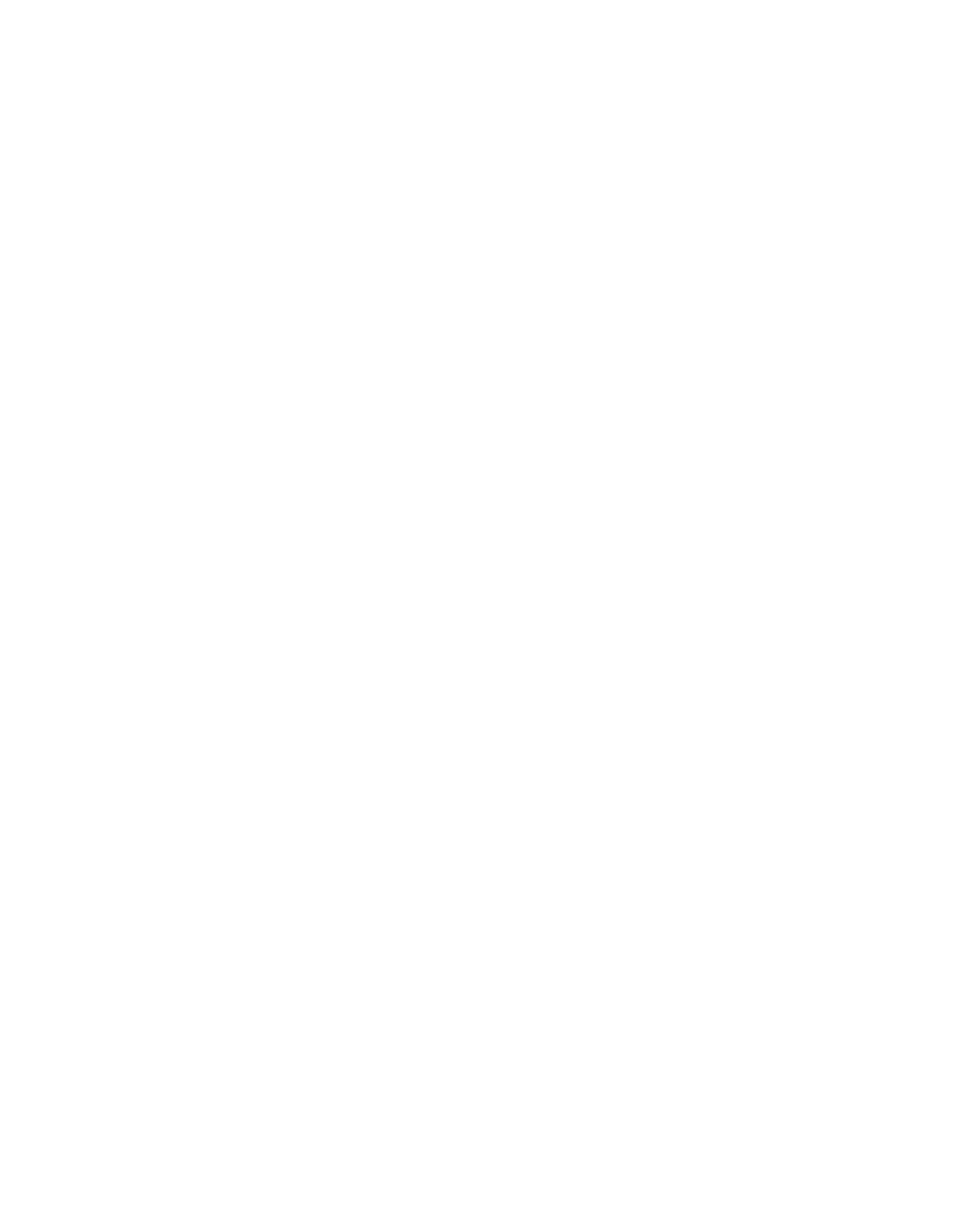#### *I. MISSION STATEMENT*

*The mission of the Music Department is to teach students how to think, create, perform, and communicate, and to do so in a critical, expressive, and articulate manner. We offer a stylistically and culturally diverse curriculum. For major and non- major alike, this curriculum provides challenging encounters with the multi-faceted perspectives inherent in the study of music. Like all majors at Davidson, a major in music prepares the student for a wide variety of career choices. Finally, the mission of the department includes cultural enrichment for the college community through performances, lectures, and master classes. In all our endeavors, we seek to instill passion for music, music making, and its reception.*

#### *II. MUSIC MAJOR*

- *A. Course Requirements. Music majors arerequired to taketen courses to include:*
	- *1. Theory (MUS 101) or Contemporary Music Theory (MUS 102)*
	- *2. Introduction to Music in Western Civilization (MUS 121) or Music of the United States (MUS 122)*
	- *3. World Musics (MUS 141)*
	- *4. Six electives; at least two of the electives numbered 300 or above*
	- *5. Senior Seminar (MUS 401)*
	- *6. Two semesters of ensemble*
	- *7. Transfer of Credit for the Music Major*
		- *a) Students who wish to apply courses taken at an accredited college or university (summer study, year abroad, leave of absence, etc.) toward major credit should first secure approval from the Registrar that Davidson College accepts transfer credit from their intended institution. If the Registrar approves the institution, then the student should consult and seek preliminary approval for major credit from the Chair prior to embarking upon such study. Final approval of credit transfer lies with the Registrar.*
		- *b) No more than two courses taken outside of Davidson College will be permitted to count toward major credit.*
- *B. Applied Music Lessons. While not a requirement, all music majors are encouraged to take applied music lessons. Davidson College covers the fee for applied music lessons in one instrument or voice for music majors, but there are separate charges for additional instruction.*
	- *1. Concert and Lecture Attendance. Music majors are expected to attend regularly the concerts, recitals, and lectures presented by the MusicDepartment.*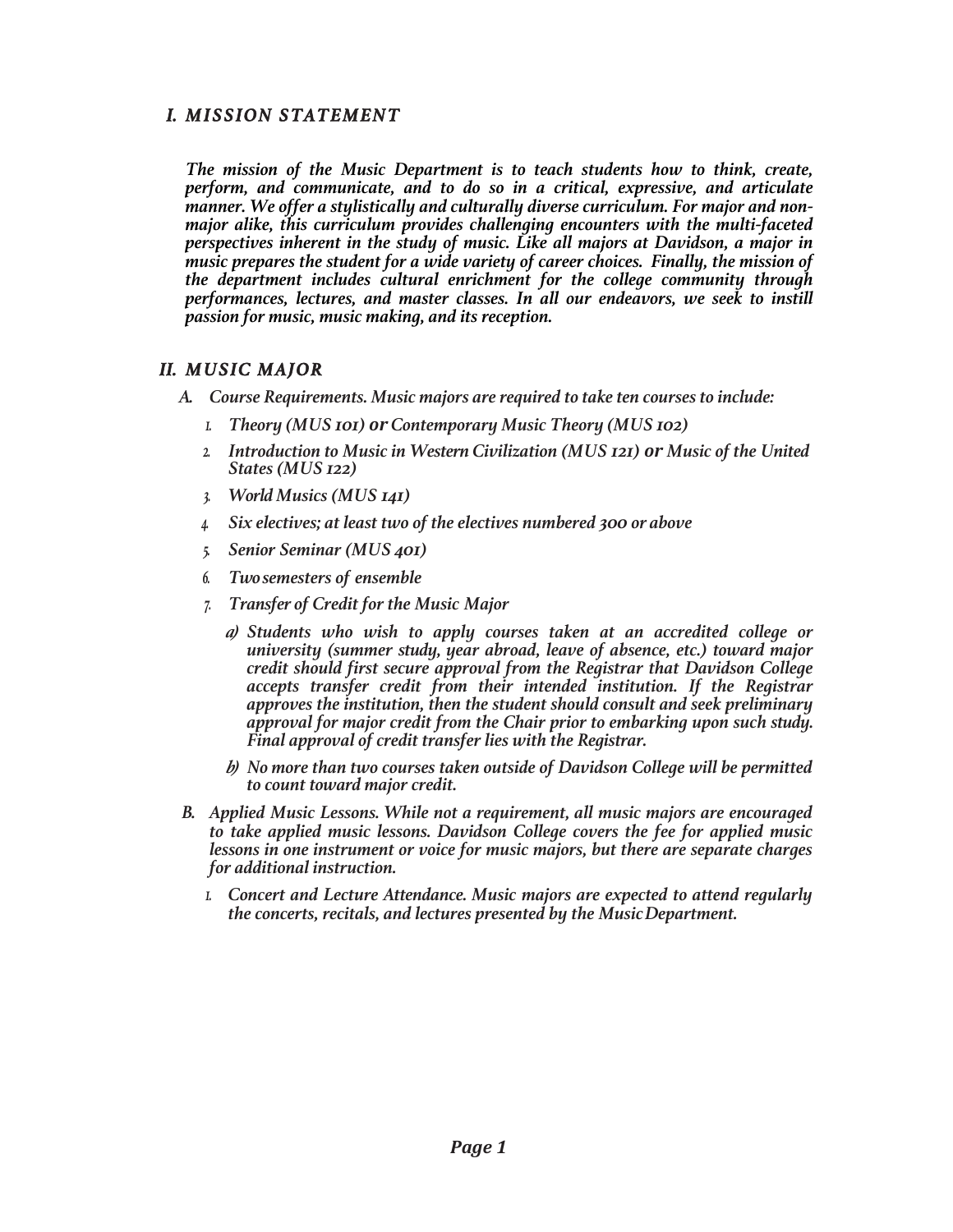- *C. Requirements for Consideration for Honors*
	- *1. The attainment of honors in music requires work that is, and has been consistently throughout the major, of the highest distinction. Demonstrating that distinction includes completing successfully an honors project, achieving high marks in one's course work, being a vital member of department ensembles, and attending regularly the concerts, recitals, and lectures sponsored by the department.*
	- *2. Honor candidates must satisfy the following requirements:*
		- *a) A 3.2 GPA overall and a 3.5 GPA in the majorearned by the Fall semester of the senior year and sustained to graduation.*
		- *b) Two courses numbered 200 or above, to be completed in addition to the ten required for the music major.*
		- *c) An honors project.*
	- *3. The honors project*
		- *a) The honors project consists typically of a full solo recital, a thesis, a composition or composition portfolio.*
		- *b) The candidate for honors will work on his or her project under the direction of a project advisor in an Independent Study (MUS 395) or Applied Music, Advanced (MUS 357).*
		- *c) All honors projects (thesis, composition, or recital) are due no later than the last Thursday of March.*
		- *d) Honors recitals may not be given on Fridays or Saturdays.*
	- *4. Judging of the honors project*
		- *a) All honor projects will be judged by a panel of three music faculty, one of*  whom will be the project advisor. The panel will convey to the music faculty<br>whether the project was completed successfully and is worthy of honors.
		- *b) Students whose honors project consists of a recital must secure the attendance of three music faculty, one of whom will be the project advisor.*
	- *5. Honors in music will be granted following the recommendation of the music faculty. Students should be aware that simply fulfilling the requirements above (GPA, a successful honors project, and additional courses) does not insure the conferral of honors.*
	- *6. The Music Department does not award high honors.*

#### *III. MUSIC MINOR*

- *A. Course Requirements. Music minors arerequired to takesix courses to include:*
	- *1. Theory (MUS 101) or Contemporary Music Theory (MUS 102)*
	- *2. Introduction to Music in Western Civilization (MUS 121) or Music of the United States (MUS 122)*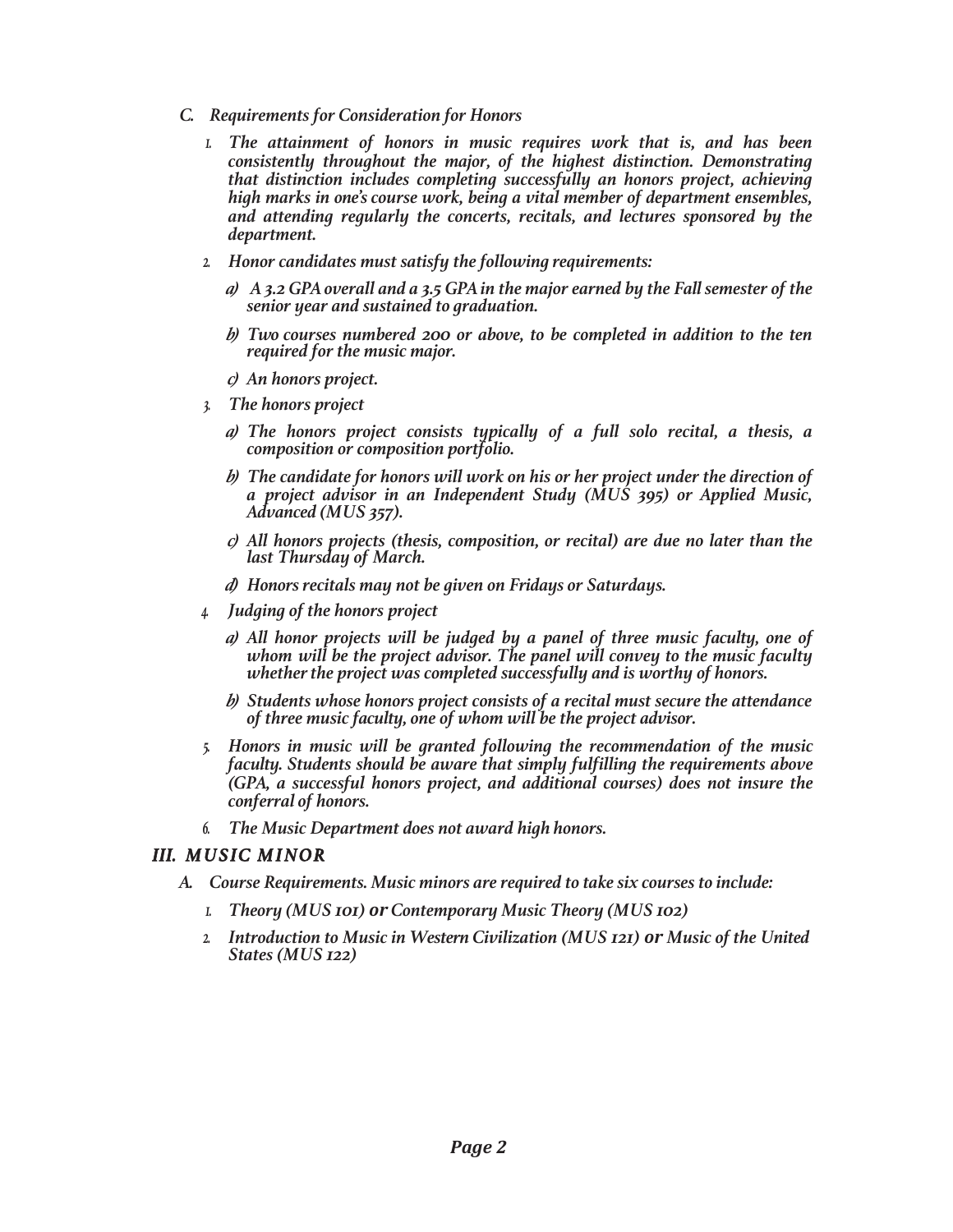- *3. World Musics (MUS 141)*
- *4. Three electives; at least two of the electives numbered 200 or above*
- *5. Two semesters of ensemble*
- *B. Concert and Lecture Attendance. Music minors are expected to attend regularly the concerts, recitals, and lectures presented by the MusicDepartment.*

#### *IV. APPLIED LESSONS*

- *A. Individual Instruction*
	- *1. Applied music lessons are available on campus for a wide variety of instruments to any currently enrolled full-time student. The Music Department currently offers three options for applied lessons:*
		- a) Vocal and Instrumental Study (MUS 50; one 30-minute private lesson per week, non-credit, pass-fail grade). FEE: \$385.68 per semester.
		- *b) Vocal and Instrumental Study (MUS 55, one 60-minute private lesson per week, noncredit, pass-fail grade). FEE: \$720 persemester.*
		- *c) AppliedMusic(MUS155,255,356,and357;one60-minuteprivatelessonaweek, one credit for two consecutive semesters). FEE: \$720 persemester.*
	- *2. Students,in consultation with the applied musicinstructor,may selectfrom any one of the three options above.*
	- *3. Students who have been awarded a scholarship may havespecific applied music lesson requirements; scholarship recipients should consult their awardletter.*
	- *4. Applied lesson fees will not berefunded to students who drop afterthesecond week of class.*
- *B. Applied Music Lessons for Credit*
	- *1. Appliedmusiclessonsforcredit(MUS 155–357) areintended forstudentswho have had previous vocal or instrumental training. Students who wish to enroll in MUS 155 must first audition and obtain the permission of the musicinstructor. Students who take applied music for credit are expected to follow a course of study, meet competency levels and literature requirements, and successfully complete a jury at the end of each semester of study. (Prospective students should consult their instructor for details regarding applied music requirements).*
	- 2. *Applied Music for credit typically entails the following sequence of study:* 
		- *a) MUS 155 Applied Music, First Level. Prerequisite: By audition or permission of instructor.*
		- *b) MUS255AppliedMusic,Intermediate.Prerequisite:MUs155orpermissionof instructor.*
		- *c) MUS 356 Applied Music,Advanced Intermediate. Prerequisite: MUs 255 or permission of instructor.*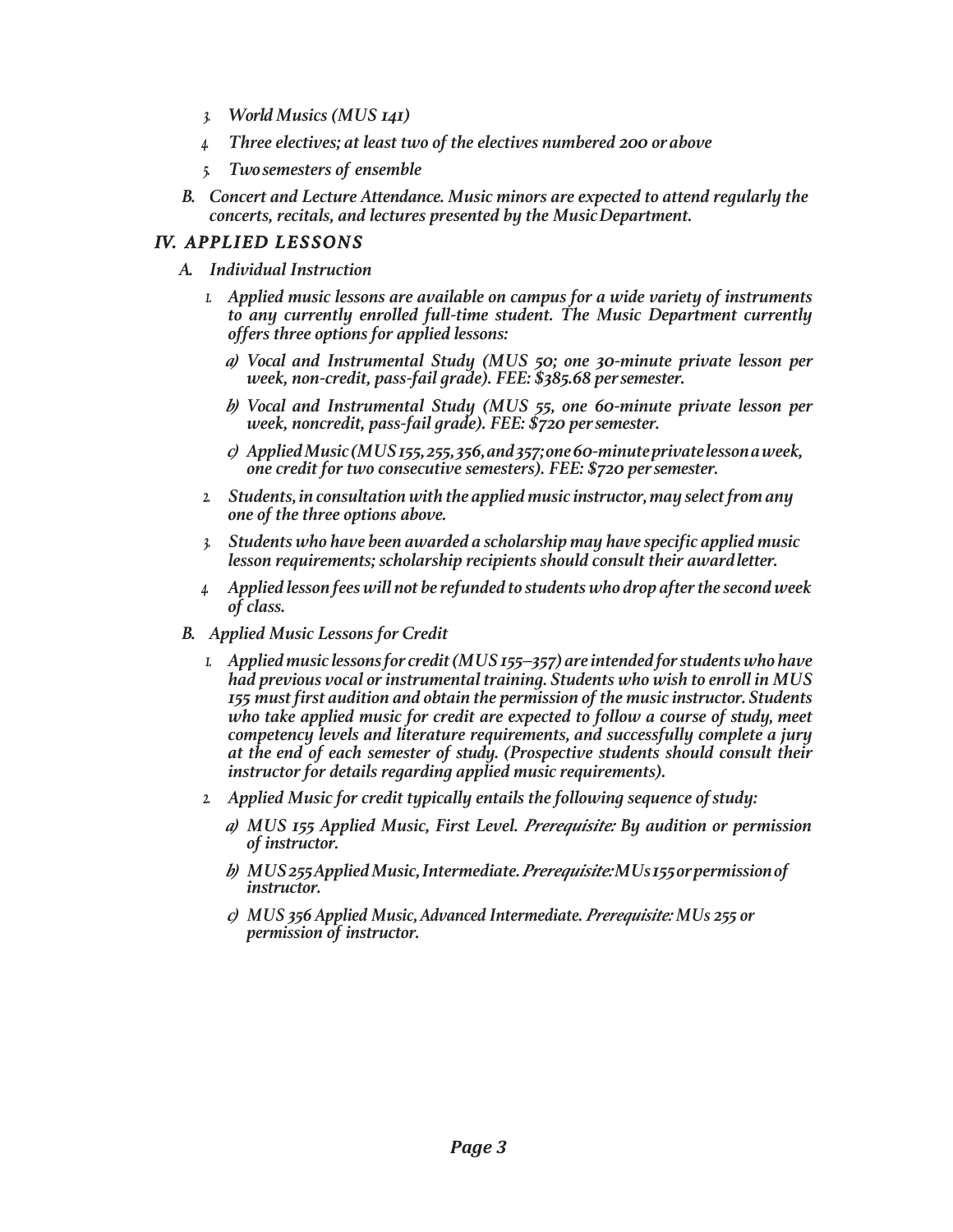- *d) MUS 357 Applied Music, Advanced. Prerequisite: MUS 356 or permission of instructor.*
- *3. Students who elect to take applied music lessons for credit may not change their choice of instrument mid-year.*
- *C. Juries*
	- *1. All students enrolled in Applied Music (MUS 155–357) are required to perform a jury each semester.*
	- *2. Juries are held so that students may demonstrate the level at which they are meeting standards of progress; juries are also used to judge whether students on scholarship merit renewal.*
	- *3. Students performing on a jury must fill out a "Jury Information Sheet." Two copies of theinformation sheet and onecopy of the musicto be performed must be turned into the music office no later than one day before thejury.*
	- *4. Juries take place on the afternoon of the first day of exams at the end of each semester.They are graded by a committee of two applied musicinstructors, one of whom will be the student's principal instructor when possible. Each student is limited to a maximum of 10 minutes on stage.*
	- *5. The jury grade, which is the average of the grades assigned by the committee members,willcount as 25%ofthe overall gradeforMUS 155–357.Thejury gradeis also a factor in scholarship renewals.*
	- *6. Students who are away from campus for one semester, and who wish to advance to the next level of applied music for credit the following year, will register for MUS 55 (60-minute, non-credit, pass-fail grade) the semester he or she is on campus.*

## *V. ACCOMPANIST*

- *A. Deadlines*
	- *1. MusicfortheConcerto andAriaCompetition,Juries,Recitals, or Liederabendmust*  be given to the accompanist four weeks prior to the event.
	- *2. Students who are performing recitals should turn in music to the accompanist in the semester prior to the recital. A regular rehearsal schedule will be set up for each student who is preparing a recital.*
	- *3. Scores provided to the accompanist should be original. If you must copy a score, makesureitis on two-sided sheets and three-hole punched forthe accompanist.Do not submit stapled or taped together pages.*
	- *4. Students will be notified of event deadlines as they come up during the semester. Music must be submitted by the deadline given for each event.*
- *B. Practice Schedule and Signup*
	- *1. Each student will have private rehearsal time with the accompanist prior to each event. Rehearsal sheets will be posted on the board in the basement hallway. Students will be notified that sheets are available for signup.*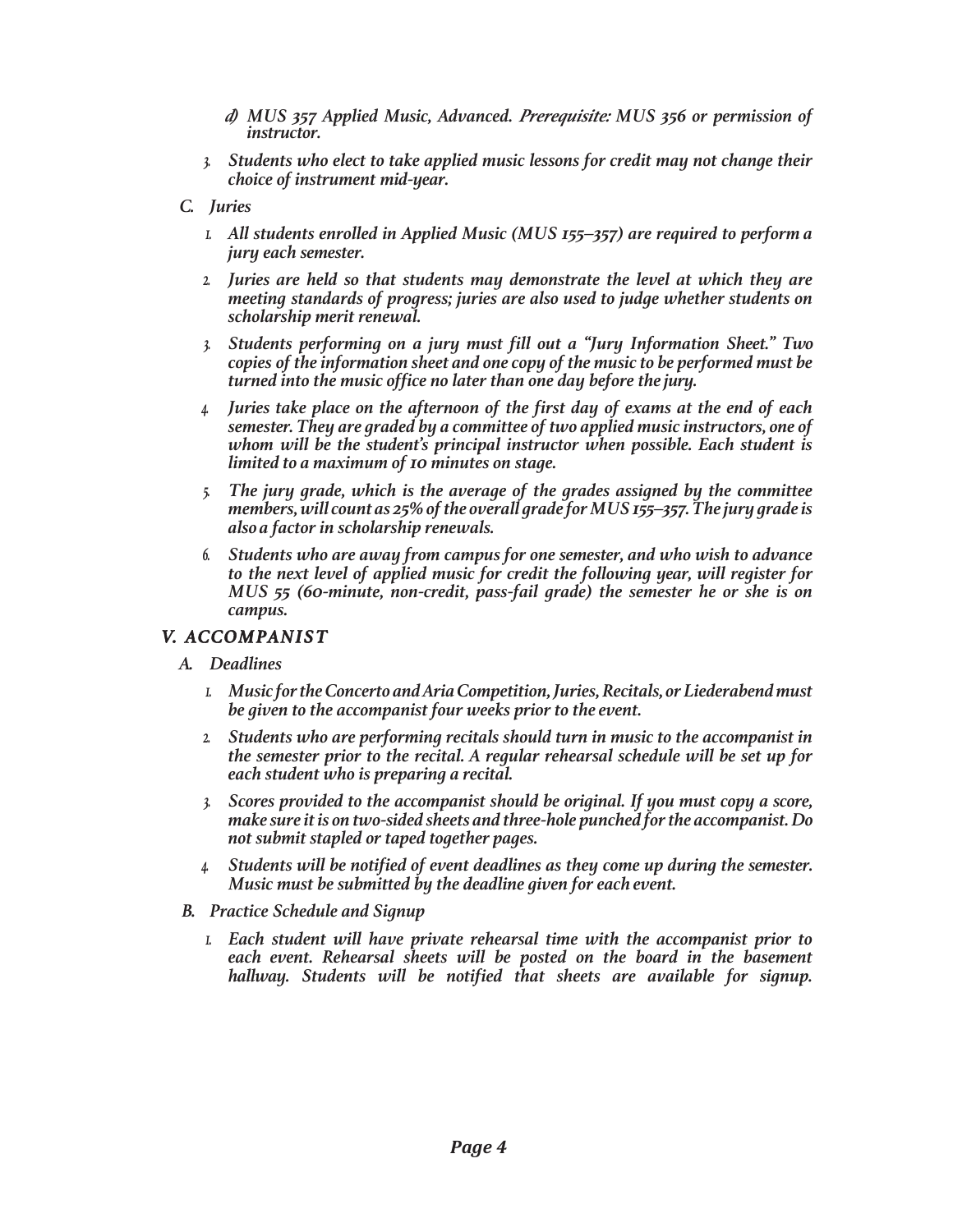# *VI. PERFORMANCE*

- *A. Ensembles*
	- *1. The Music Department sponsors a number of ensembles (non-credit; pass-fail grade).*
		- *a) Collegium Musicum (MUS 9)*
		- *b) Davidson Singers (MUS 10)*
		- *c) Jazz Ensemble (MUS 11)*
		- *d) Symphony Orchestra (MUS 12)*
		- *e) Chorale (MUS 13)*
		- *f) Opera Theatre Workshop (MUS14)*
		- *g) Flute Choir (MUS 16)*
		- *h) Saxophone Quartet (MUS 17)*
		- *i) Jazz Combo (MUS 18)*
		- *j) Chamber Music (MUS 19)*
		- *k) African Drumming Class (MUS 43)*
	- *2. Auditions, required for all ensembles except the African Drumming Class, usually take place during the first week of classes. Students should see the appropriate ensemble director for specifics about audition times and expectations.*
	- *3. Those who successfully complete their audition for any ensemble should register online no later than the end of the second week of rehearsals.*
- *B. Recitals*
	- *1. Recitals are a privilege, not a requirement. The Music Department recognizes that all students derive educational benefits from public performance. However, only applied music students who, in the judgment of their teacher, demonstrate an exceptional musical ability and are able to meet the criteria and expectations of quality set forth by the Music Department for student recitals, will be permitted to performa solo recital sponsored by the Music Department.*
	- *2. Proceduresfor Recitals Sponsored by the Music Department*
		- *a) Program Approval. Programs for recitals and the literature to be performed must be approved by the applied music instructor in the semester prior to the semester in which the recital is to be given. (See below for recitals involving multiple per-formers or ensembles.)*
		- *b) Scheduling. Recital dates are scheduled by the student through the Music Department's Director of Music Production and Promotion. A recital date must be requested at least eight weeks in advance. Dates are secured on a first-come,*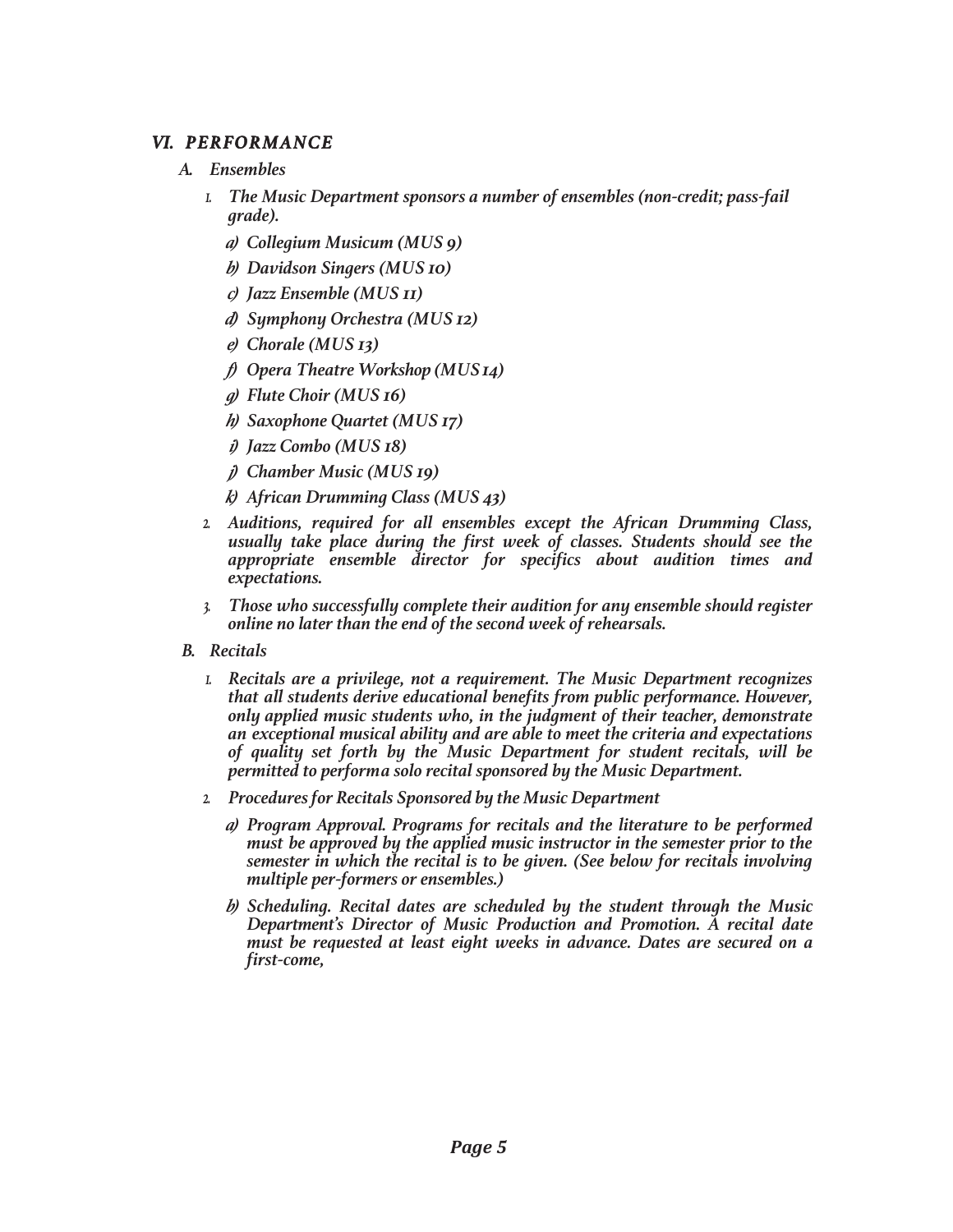*first-served basis. The Music Department does not hold multiple dates in reserve for a recital. The Music Department recommends that students schedule recitals at least a semester in advance. If an accompanist is needed, this date must be approved by the accompanist prior to scheduling. Students are strongly discouraged from scheduling recitals on weekends. Honors Recitals may not bescheduled on Fridays or Saturdays.*

- *c) When scheduling the recital, students should also request a time for a hearing and a dress rehearsal. The hearing must take place no later than four weeks before the recital date. Hearings may not be scheduled after hours on weekdays nor on weekends. A dress rehearsal is not required, but takes place at the discretion of the applied music instructor or faculty advisor, who must be present at the dress rehearsal.*
- d) The Hearing. At the hearing, the student will be expected to perform all pieces<br>before a two-person committee. The committee will be comprised of at least one *music faculty and either another music faculty or an applied music instructor. A student may ask a specific faculty member directly to serve on the hearing committee, or the Director of Music Production and Promotion may contact all members of the faculty to ask for volunteers to serve. Students must make their preference known to the Director of Music Production and Promotion when scheduling the hearing. The committee, at their discretion, may choose to hear only excerpts from the program, but the student is expected to have all pieces concert-ready in their entirety. If the student is planning to give remarks about the music at the recital, these must be presented at the hearing as well. The hearing will not exceed one hour. At the hearing, the committee will give or withhold final approval for the recital. The committee is not expected to give feedback to the student.*
- *e) Program Preparation. Program preparation is the responsibility of the student. The program must be submitted to the Director of Music Production and Pro- motion no later than two weeks before the recital. The program must include the titles and movements of works to be performed, in order, full names and dates of their respective composers, and texts and translations. The student must also indicate where an intermission, if necessary, should take place. Programs must be proofed by the applied teacher prior to submission to the Director of Music Production and Promotion (see Figure 1 for a sample program). The preparation, printing, and distribution of program notes are solely the student's responsibility.*
- *f) Publicity. Advertisements for student recitals in the "Davidson Events Digest" and other publications are submitted by the Director of Music Production and Promotion at the beginning of the month preceding the month in which the recital will take place. If a student wishes to have their recital advertised, they must pass the hearing before the first of the month that precedes the month of their recital date. (For example, to advertise a recital for April 15, the student* must have passed the hearing by March I.) All other types of publicity (flyers, posters, and announcements) are solely the responsibility of the student.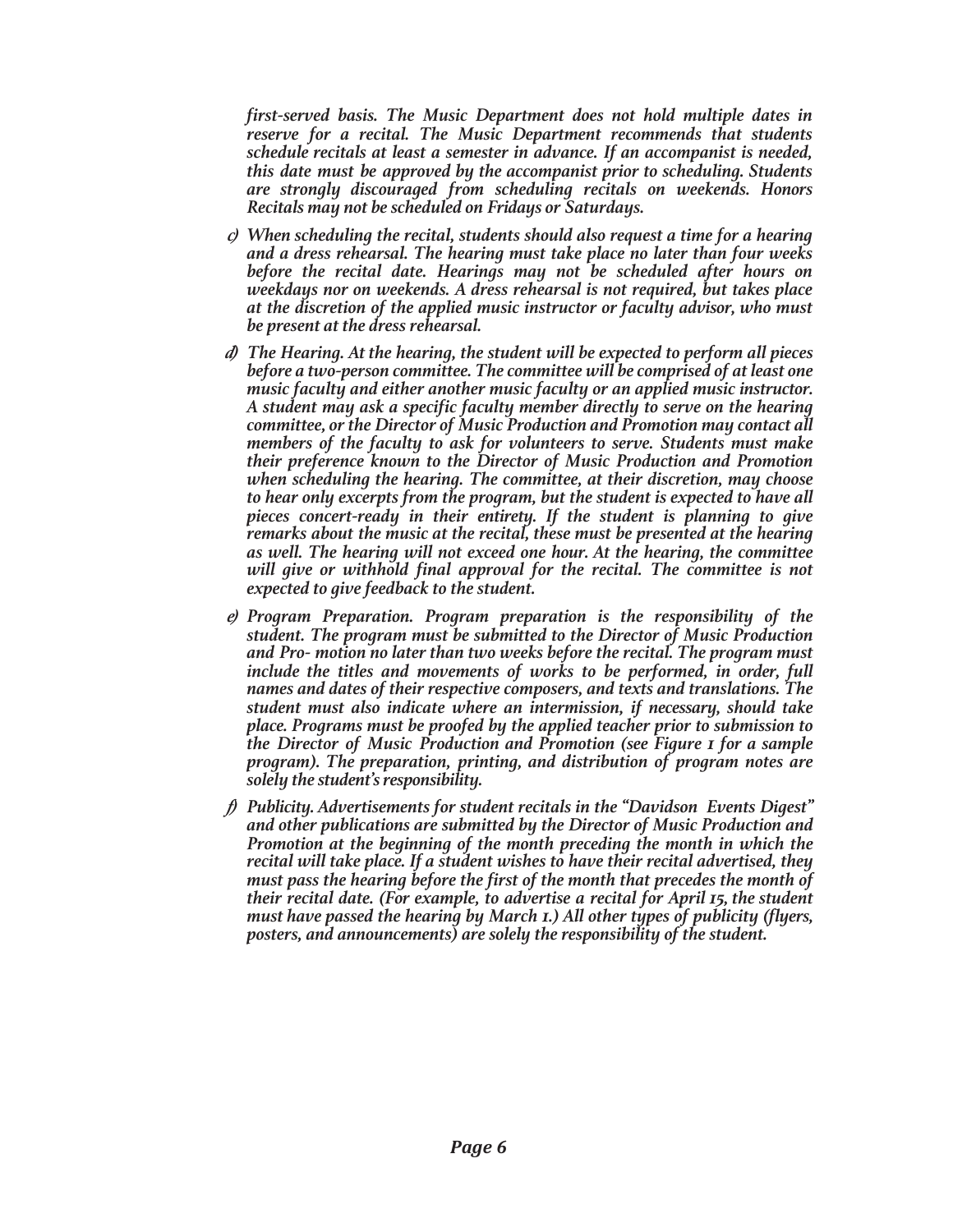- *g) Recitals with Multiple Performers. Recitals involving multiple performers or ensembles follow the same guidelines as outlined above, but with some modifications. Before the performers/ensembles schedule a recital and hearing date, they must secure a faculty advisor who will oversee the scheduling of the recital and hearing. The students must have their program approved by the advisor in the semester prior to the semester of the recital. The advisor may, at his/her discretion, choose to schedule a dress rehearsal. The advisor must be present during the dress rehearsal. The students shall provide the faculty advisor with program information no less than three weeks prior to therecital. At this time, the advisor will submit the complete program to the Director of Music Production and Pro- motion. The students, not the faculty advisor, are responsible for scheduling their own rehearsals and/or coaching sessions with applied instructors. (See above for Accompanist Guidelines if an accompanist is needed.)*
- *3. Guidelines for Recitals Sponsored by the Music Department*
	- *a) A music recital, sponsored and presented by the Music Department, is an important, and often the most significant, event in a student's Davidson experience. Consequently, recitals should exhibit the same degree of effort and seriousness that characterizes any other type of academic presentation. Moreover, music recitals adhere to time-honored traditions that guide one's stage demeanor and dress, and are imbued with a certain degree of formality.*
	- *b) Student performers must dress appropriately. Consult your applied music instructor or <sup>a</sup> member of the music faculty for appropriate performance attire.*
	- *c) Student performers must conduct themselves properly on stage, including how and when to walk across the stage, and how and when to acknowledge the audience or fellow performers. Again, please consult your applied music instructor or a member of the music faculty if you have any questions pertaining to stage manners.*
	- *d) Speaking from the stage is not permitted, except for brief remarks about the music to be performed or as part of a lecture recital. In either case, the student will present the remarks and/or the lecture at the hearing in order for approval.The committee may edit the remarks for brevity orclarity.*
	- *e) Dedications, acknowledgments, thank-you's, either in print or verbally from the stage, are not permitted.*
	- *f) Encores are not permitted.*
	- *g) Students who wish to provide program notes are entirely responsible for their preparation, printing, and distribution at the recital. Students should be mindful of all matters regarding plagiarism and appropriation as they write their program notes, and that the Honor Code applies to program notes as well. Students are responsible for obtaining faculty feedback as they prepare program notes. The applied teacher is responsible for proofing and approving thesedocuments.*
	- *h) The Music Department does not sponsor receptions after student recitals. If a*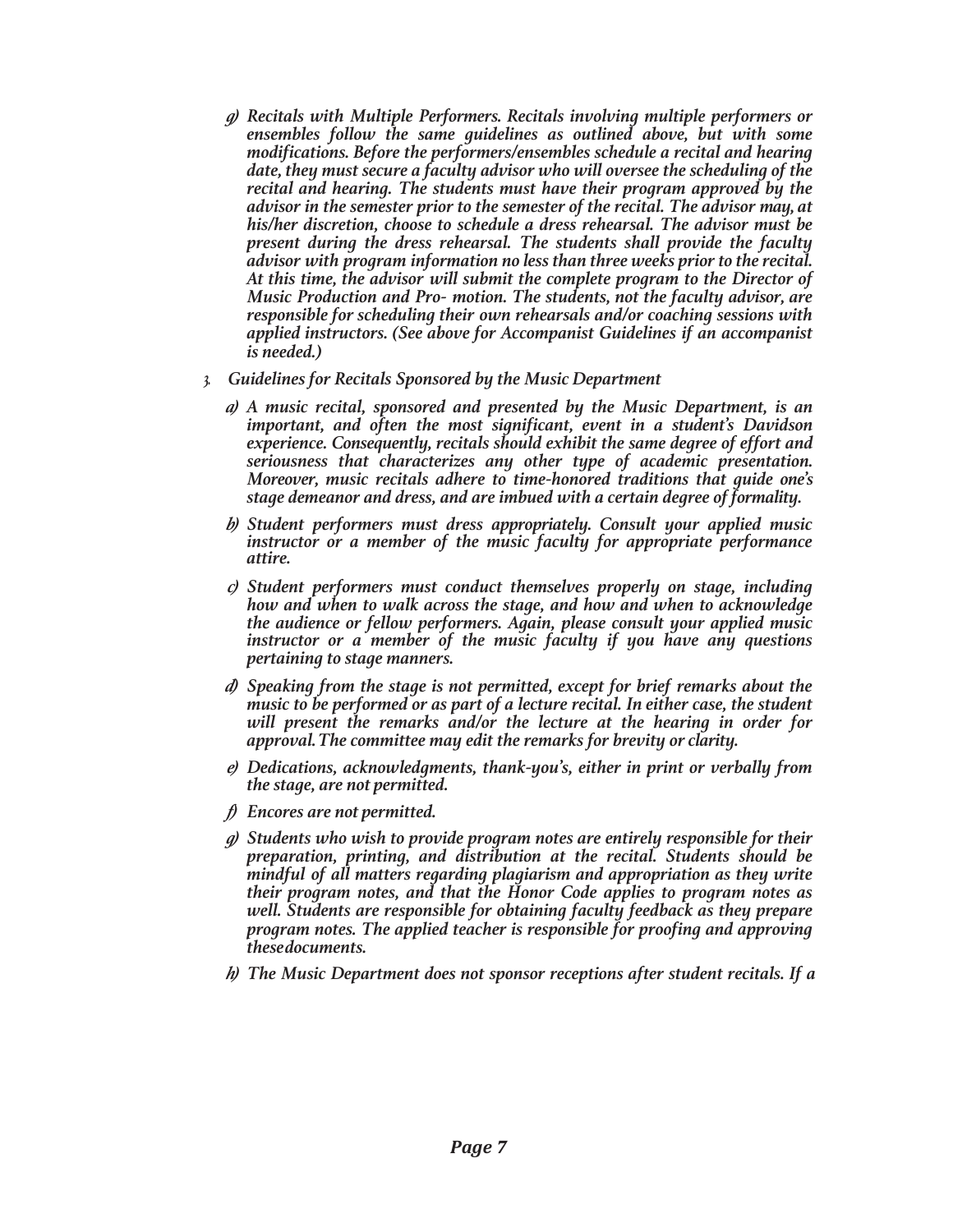*student would like to offer a reception at the conclusion of their program, that student must contact the Director of Production and Promotion at least two weeks prior to the performance to include an announcement in the program or at least one week prior to arrange for a table to be placed in the atrium outside of Tyler-Tallman Hall. Students or their representative are responsible for linens, paper products, and any refreshments, as well as setting up the reception and cleaning up afterwards. Alcohol may not be served in the Sloan Music Center.*

- *C. Concerto and Aria Competition*
	- *1. TheSymphonyOrchestrasponsorsanannualConcerto andAriaCompetitionopen to any Davidson College sophomore, junior, or senior enrolled in applied music. In order to ensure that a composition can be programmed with the orchestra, a written request for approval must be submitted to the conductor prior to preparation of any specific work.Thoseinvited to perform will befeatured during a symphony concert. Memorization is strongly recommended.*
	- *2. Former winners may not compete, with the following exceptions:*
		- *a) An individual soloist may compete again on a differentinstrument.*
		- *b) A member of a group of soloists may compete again as either as a soloist or as a member of a different group.*
	- *3. Any individual who has won twice, either as a soloist or as a member of a group, is no longer eligible to compete.*
	- *4. There is no limit on the number of winners; however, adjudicators may choose to declare no winner.*
	- *5. Specific dates and rules for the competition will be provided to the applied faculty and posted on the orchestra bulletin board.*
- *D. Opera Workshop*
	- *1. OperaWorkshop(MUS14;non-credit,pass-fail grade)is designed to teachstudents how to combine the processes of acting and singing towards effective dramatic communication, culminating in the performance of either opera scenes or a one- act opera. Enrollment in the course is by audition. Interested students should contact Jacque Culpepper.*

#### *VII. AWARDS*

- *A. Each year the Music Department awards each spring the following academic awards:*
	- *1. The Rufus Hallmark Writing Award. Named after the distinguished musicologist Rufus Hallmark, Davidson class of 1965, this award recognizes the best written or multi-media presentation on a musical topic created in the previous year.*
	- *2. The Wilmer Hayden Welsh Prize in Composition. Awarded for an outstanding original music composition by a Davidson student in the previous calendar year. Established in 2006 in honor of Wilmer Hayden Welsh, Composer and Professor of Music from 1963–91.*
	- *3. The Steinway Award recognizes outstanding pianistic ability, musicianship, and artistic and academic scholarship.*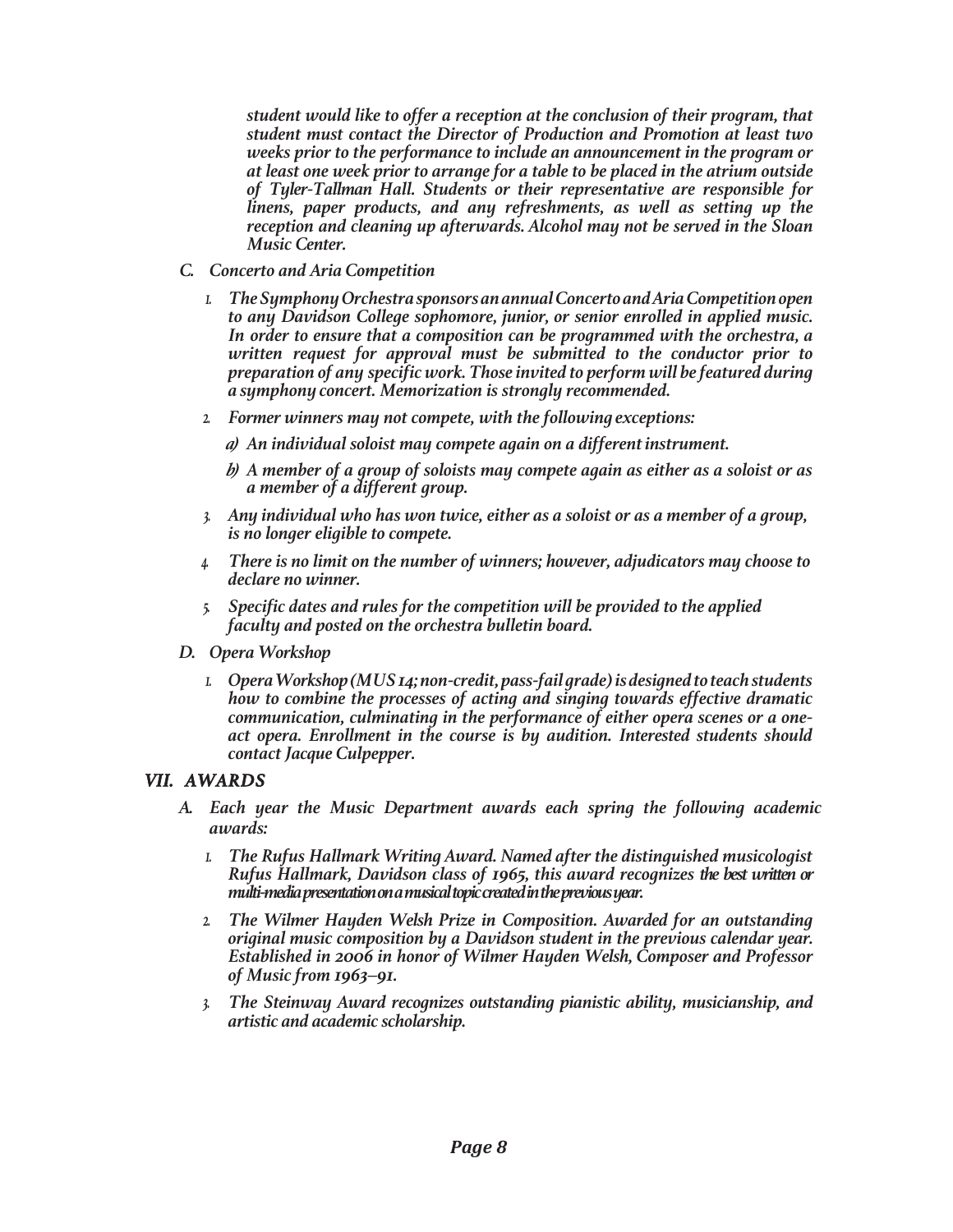#### *VIII. FUNDING*

- *A. Scholarships for Incoming First-Year Students*
	- *1. The Donald B. Plott and J. Estes Millner Scholarships provide incoming first- year students with partial tuition remission.*
	- *2. All music scholarships are awarded irrespective of a student's choice of major or minor.*
	- *3. Plott and Millner Scholarships are renewable for three years, provided the scholar fulfill the requirements detailed in the award letter and maintain the "Standards of Progress" as defined in Davidson College's Catalog of Announcements.*
- *B. Scholarship Obligations*
	- *1. Depending on the value of the award, Plott and Millner scholars are either required to take on-campus, 60-minute applied music lessons for credit on the instrument auditioned, or have the option of taking applied music lessons for credit (60 minutes) or non-credit, pass-fail (30 or 60 minutes) on the instrument auditioned, the cost of which is fully subsidized by the Music Department.*
	- *2. Plott andMillnerscholarswho take appliedmusiclessonsforcredit(MUS155–357) are required to perform a jury each semester.*
	- *3. Plott and Millner scholars are also required to take two classes offered by the Music Department by theend of thesophomore year; oneclass must becompleted during the first year, and the second class by the end of the second year. (These classes do not include Applied Music MUS 155, 255, 356, or 357, or Independent Study MUS 199, 299 or 399.)*
	- *4. In addition, all scholarship recipients are required to:*
		- *a) Participate fully each semester, including tours and graduation weekend performances, in the ensemble specified in the award letter.*
		- *b) Serve as an usher or assistant to the Director of Music Production and Promotion for a minimum of two of the Music Department's major concerts (Concert Series, departmental ensembles).*
	- *5. Renewal of all music scholarships is dependent upon:*
		- *a) Earning a grade of"B" or betterinMUs155–357,orearning a"P"inMUS50or 55.*
		- *b) Earning a "B" or better in each semester's jury. Failure to earn a "B" in a jury will result in a warning letter and probation. Students will be permitted only one probationary period.*
		- *c) Earning a "P"in the ensemble.*
		- *d) Gaining the positive recommendation of the individual applied music teacher and ensemble director(s).*
		- *e) Maintaining standards of progress as defined in Davidson College's Catalog of Announcements.*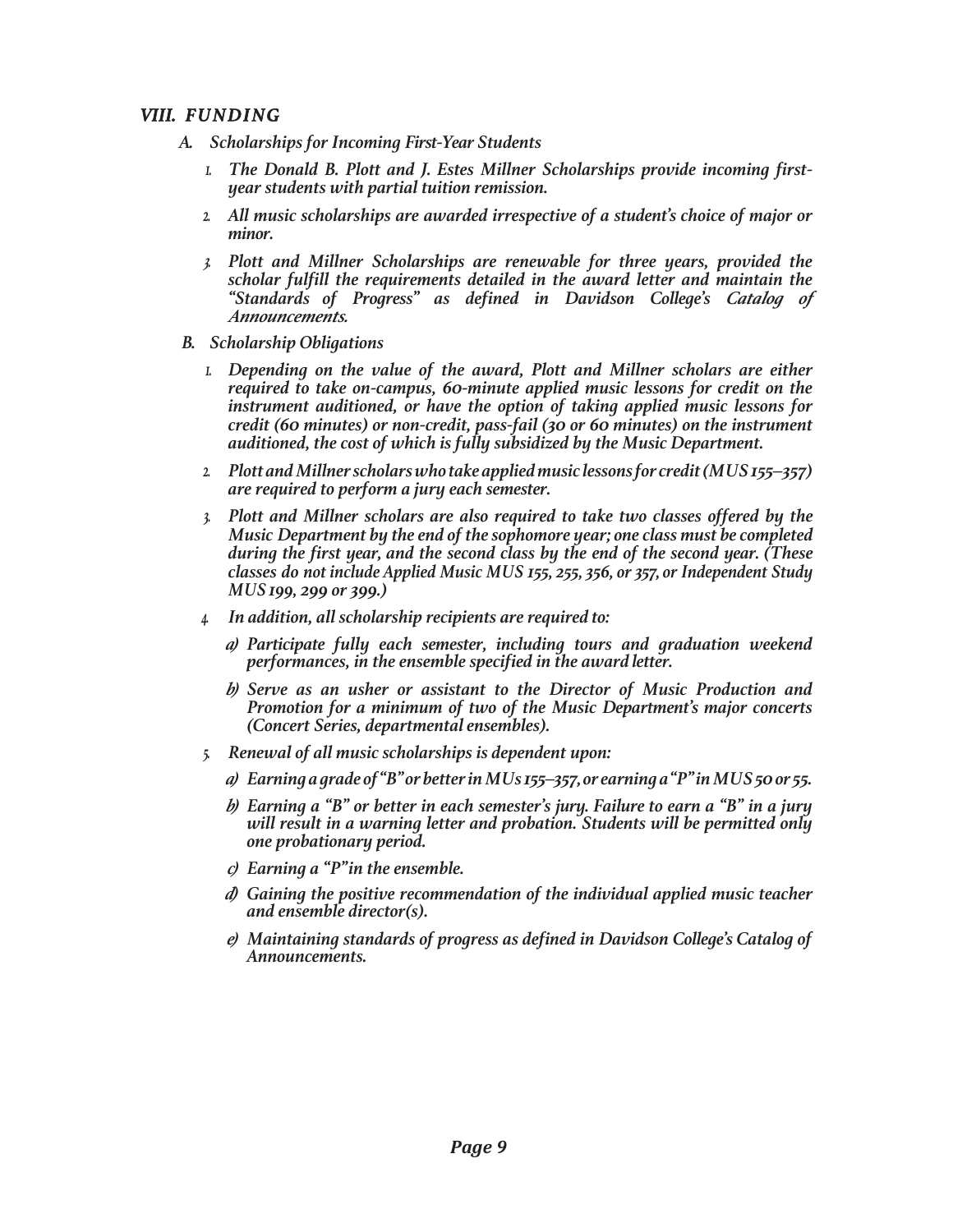- *f) Adhering to all scholarship requirements.*
- *C. Scholarships for Continuing Students*
	- *1. Pending availability of funds, rising sophomores, juniors, and seniors may audition for the James C. Harper, Zachary F. Long, Jr., or Vail Family Scholarships which provide continuing students with partial tuition remission.*
	- 2. All continuing student scholarship recipients have the option for taking on-<br>campus applied music lessons on the instrument auditioned, either applied music *lessons for credit (60 minutes) or non-credit, pass-fail (30 or 60 minutes), the cost of whichis fully subsidized by the Music Department.*
- *D. Funding for Applied Music Lessons Abroad*
	- *1. Recipients of renewable Plott or Millner Scholarships who are abroad may wish to continue their applied music lessons as part of their experience abroad. These students may receive subsidized private lessons at a maximum of the cost of Davidson private lessons, pending the Chair's approval of the teacher and institutional venue.*
	- *2. Students should make lesson arrangements before travelling abroad.*
	- *3. Funds will be provided on a reimbursement basis upon the student's return to Davidson.*
- *E. Funding for Special Projects*
	- *1. Music majors and minors are encouraged to submit proposals to the Chair of the Music Department for special projects or activities directly related to their area of concentration. Funds up to \$1,000.00 are available to support projects that require financial backing, such as attending professional conferences or workshops, summer festivals, competitions, professional auditions, interviewing for graduateschool, and so on.*
	- *2. Funding for music minors is contingent upon the availability of funds after music majors have received their awards.*
	- *3. Seniors must complete their project prior to graduation.*
	- *4. Students interested in competing for such funding should consult with their major advisor as soon as possible, and should devise both a proposal and a projected bud- get to be submitted to the faculty forconsideration.*
		- *a) Fall deadline (for events in Fall or early Spring): 15October*
		- *b) Spring deadline (for events in Spring or Summer): 15March*

## *IX. GRADUATE STUDY*

*A. Students intending to pursue graduate study in music are reminded that music is a specialized discipline, with many sub-areas in which one will be expected to have (or quickly gain) a certain facility. Graduate study in musicology,ethnomusicology, theory, composition, or performance each has its own set of specific requirements or prerequisites.It is therefore imperative that students thinking about graduate study in music*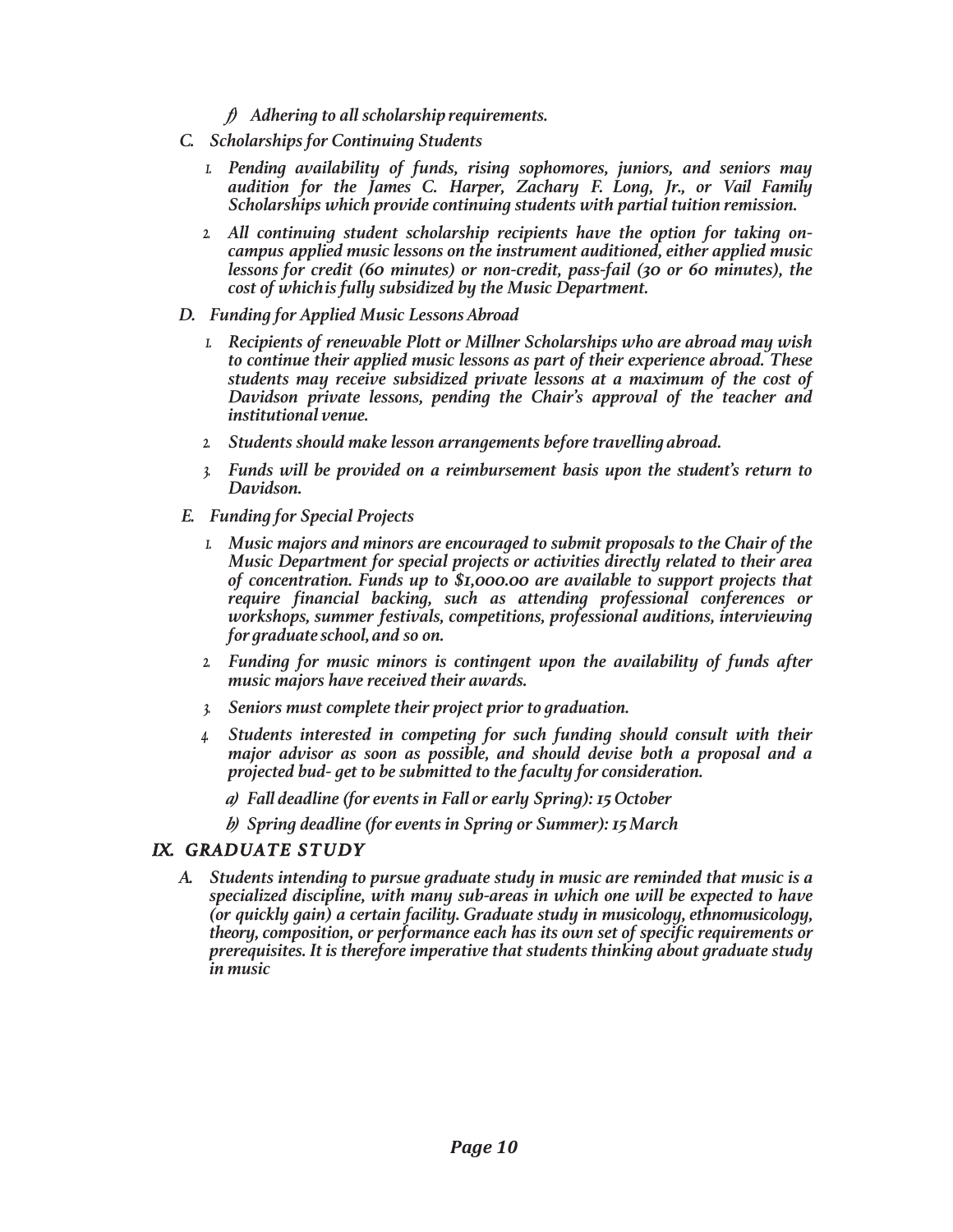*after their careers at Davidson talk about such issues with their advisors or other members of the Music Department faculty at the earliest possibletime.*

- *B. Regardless of their area of concentration (performance, composition, musicology, ethnomusicology, or theory), students should be mindful of thefollowing:*
	- *1. Graduate school applications are usually due by the end of the Fall term of one's senior year.*
	- *2. Graduate schools often require a sample of one's creative or scholarly work (i.e., essays,scores, audio recordings) along with the standard application.*
	- *3. Graduate schools often require prospective students to take a specialized music entrance or placement examination. These exams nearly always include sections that test aural skills and dictation, counterpoint, and knowledge of history and theory.*
	- *4. Graduate programs in music normally require a reading knowledge of 2 foreign languages, one of which is traditionally German.*
	- *5. Graduate programs in musicology or music theory normally require basic keyboard facility by all students, including transposition, sight-reading, modulations, score reading (involving transposing instruments and clefs).*
	- *6. Graduate programs in performance base their admissions principally on auditions, some of which must be done in person at the school or at a regional audition site. Students should be in close contact with their applied music teacher to carefully plan for audition dates.*
	- *7. Finally, success in graduate school traditionally requires a broad familiarity with the basicrepertoire of the European classical canon (specifically from the time of Handel and Bach to the present), and the ability to think and writeclearly. Studentsshould take advantage of every opportunity during their undergraduate careers at Davidson to refine such skills.*

## *X. FACILITIES*

- *A. Music Library*
	- *1. TheMusic Library,located in room101 of the Sloan MusicCenter,servesthe Music Department, all students taking music classes, and the greater campus community. Sound recordings and scores, as well as a DVDs and videoscollection, may befound there. Most books are housed in the E. H. Little Library. As in Little Library, there is a "Reserves" desk in the Music Library, where faculty members make materials for their classes available for 2-hour checkout. The listening assignments for many music classes are also available via the web.*
	- *2. Laptops are available in the Music Library on a first come, first served basis. They may be checked out for two hours and may not leave thelibrary.*
	- *3. The Music Library Manager supervises the Music Library and is available to answer general questions, to help with online resources, and to help you find items in the library.*
	- *4. The sound recordings in the Music Library are kept on open shelves, rather than*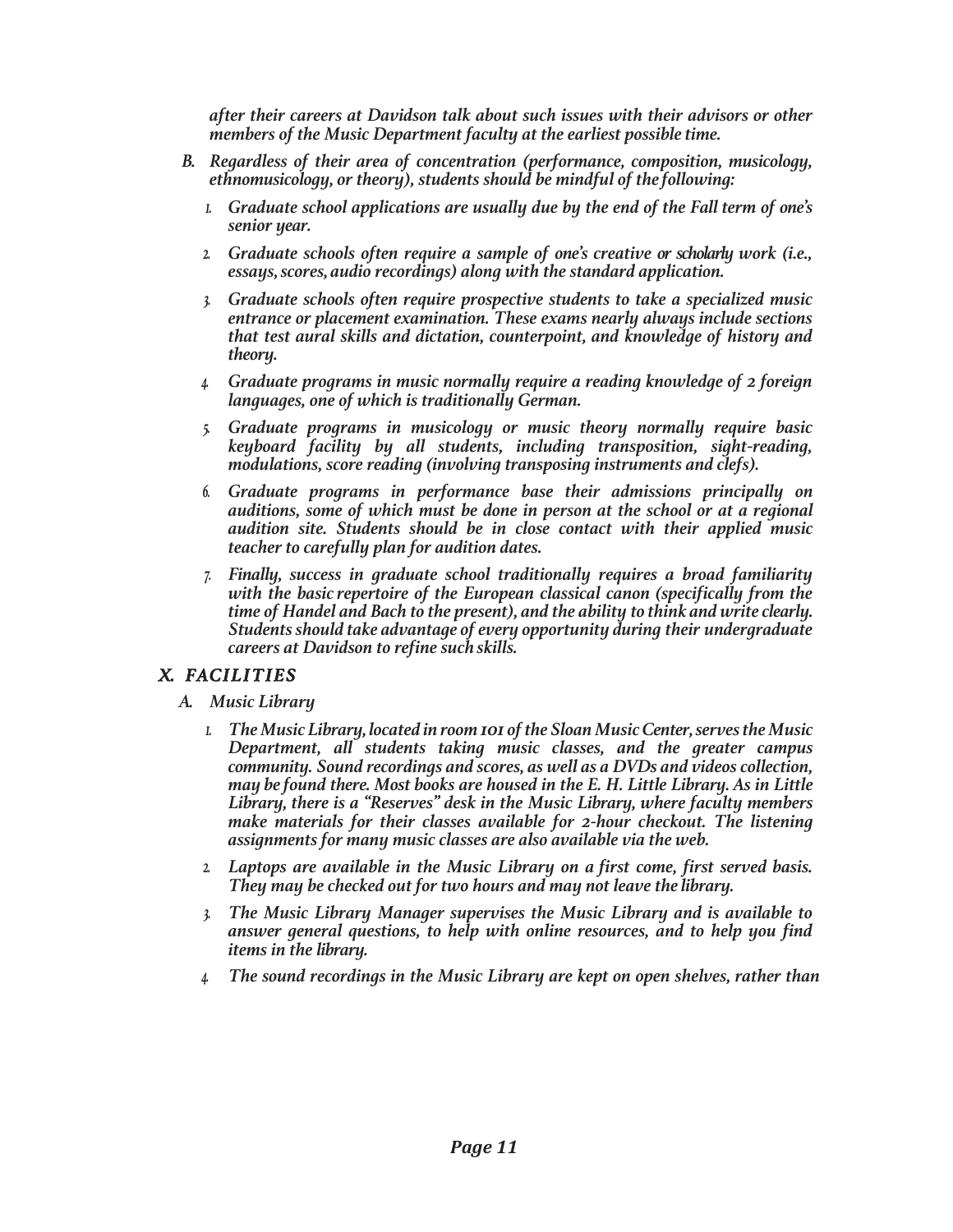*being available by request only as they are in some other libraries. This arrangement is a privilege, and reflects the trust that the library has in the students of Davidson. We hope that students will take pride in the Music Library and take measures to ensure that the collection remains available for all to use.*

- *5. Music Library recordings may not be copied or downloaded. If you need materials for a project, see the Music Library Manager.*
- *6. Please do not eat in the Music Library. This will help us protect our equipment and materials. Drinks with lids may be brought into the library, but should be handled with care.*
- *7. The Music Library is open many hours a week during each semester. The hours are posted outside the door of the Music Library, and on the library webpage. Students are welcome to come in and use the library for as long as they wish, but we ask that they take their books, coats, and other materials when theyleave.*
- *8. The Music Library employs several students to staff the circulation desk. If you are interested in working in the Music Library, please see the Music Library Manager.*
- *B. Digital Music Lab and Recording Studio*
	- *1. The digital musiclab and recording studio arelocated in rooms B022 and B024 in the Sloan Music Center. Permission is needed to access and usethesefacilities.*
- *C. Digital Music Classroom*
	- *1. The digital music classroom is located in room B020. It houses six workstations, each equipped with a full-size midi keyboard or synthesizer and computer. Access to the Digital Music Classroom is granted to all music majors, as well as students enrolled in all theory and composition courses.*
- *D. Classrooms and Rehearsal Rooms*
	- *1. Classrooms and rehearsal rooms that are located in the Sloan Music Center may not be used for rehearsal or study except by permission of the Music Department Chair.*
- *E. Practice Rooms*
	- *1. Practice rooms are available in the Sloan Music Center. Students who desire the use of a practice should sign up to reserve time in the Music Department office. FEE:*

*\$40 for the entire academic year.*

- *F. Tyler-Tallman Hall.*
	- *1. Tyler-Tallman Hall is available to students during the day to 4:30 p.m. to prepare for a recital on a limited basis by permission of the Chair. One one-hour dress rehearsal is the norm.*
	- *2. After-hours use requires permission of the Chair and the presence of a supervising music faculty member.*